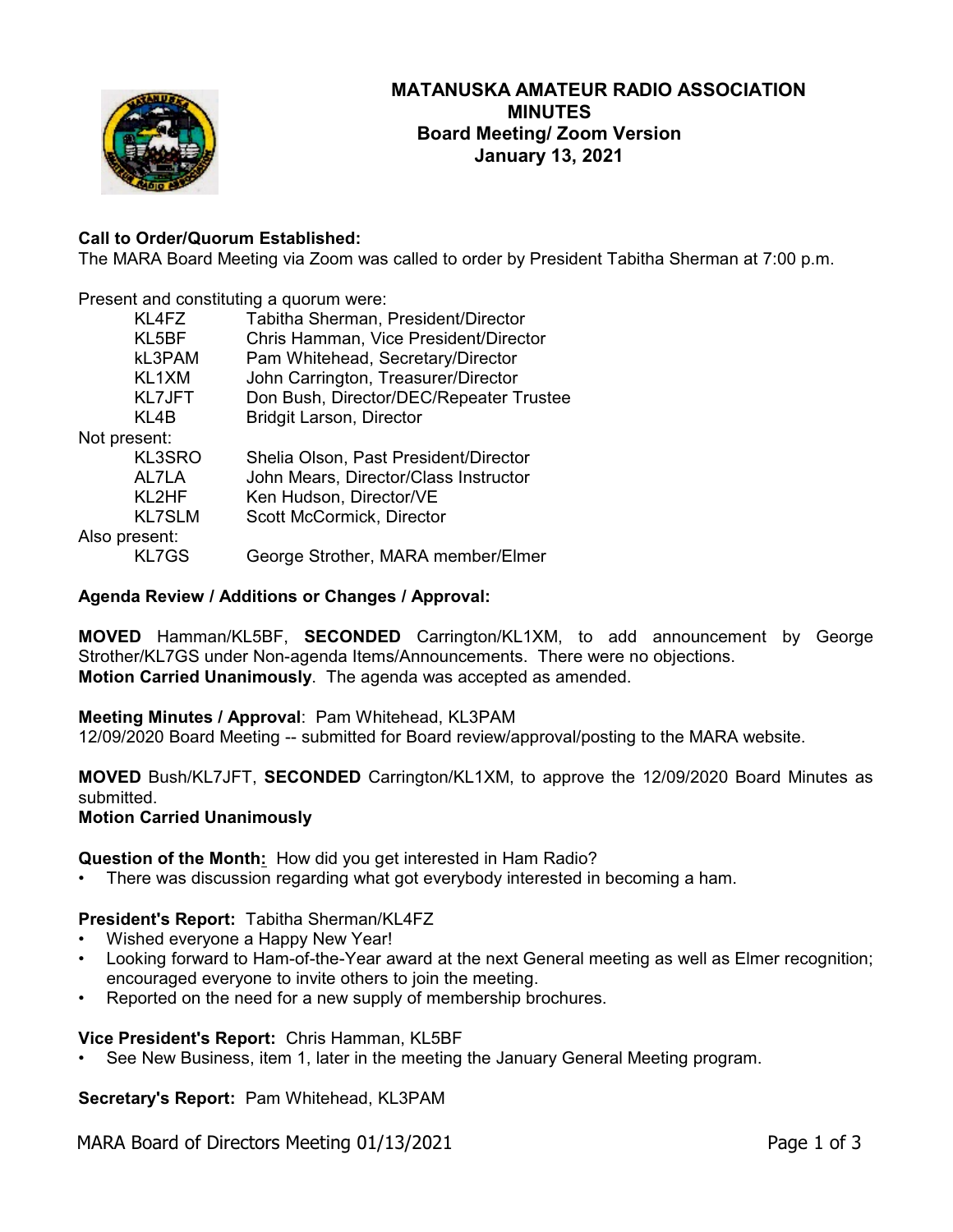• Discussed filing Notice of Change of Officials with the State; it was decided John/KL1XM will do.

# **Treasurer's Report:** John Carrington, KL1XM

- Provided an update to Club financial accounts:
- General account: \$2,410.68; Book account: \$1,002.62
- Reported status of receipt of membership dues.

### **Website Facilitator:** Don Bush, KL7JFT

- Reported the website is up to date;
- Noted status of the Covid vaccine distribution at various locations.

### **ARES Report:** Don Bush, KL7JFT

- Reported ARRL is discontinuing ARES Connect;
- Next COMEX not yet planned; probably late February/March, 2021.

### **Trailer Committee:** Don Bush, KL7JFT

- Reported status of the trailers as of this week; good to go, no issues.
- Added an HF Go-Kit; Chris/KL5BF will be testing it out during Winter Field Day;
- Trailer contains 1 HF voice digital kit and 2 VHF digital kits.

### **VE Report:** Ken Hudson, KL2HF

• Chris/KL5BF (filling in for Ken) reported on the most recent testing -- 4 passed Technician.

### **Licensing Classes**: John Mears, AL7LA

• No report.

### **Sunshine Committee:** Tabitha Sherman, KL4FZ

• One Christmas card sent to Mark Allan/KL2EC

## **Upcoming Events:**

- 1. 01/16/2021 Virtual Breakfast meeting via Zoom, 9:00 am
- 2. 01/23/2021 Licensing Exams, Am-Vet Building, 7:00 pm
- 3. 01/29/2021 MARA General Meeting via Zoom, 7:00 pm
- 4. 02/09/2021 MARA Board Meeting via Zoom, 7:00 pm
- 5. 02/20/2021 Virtual Breakfast Meeting via Zoom, 9-10 am
- 6. 02/26/2021 MARA General Meeting via Zoom, 7:00 pm
- 7. 02/27/2021 Licensing Exams, Am-Vet Building, 7:00 pm

### **Ongoing Business:**

- 1. Ham of the Year John/KL1XM
- Updated as to status; that he and Bridgit/KL4B have determined the selection and will be prepared to announce the HOTY at the January 26 General Meeting.
- Elmer of the Year -- New recognition by ARRL
- Don/KL7JFT explained the procedure, noting any number of Elmers can be recognized; the Elmer information/application (ARRL online application) is submited to ARRL and they send back a Certificate for announcement and recognition.

### **New Business:**